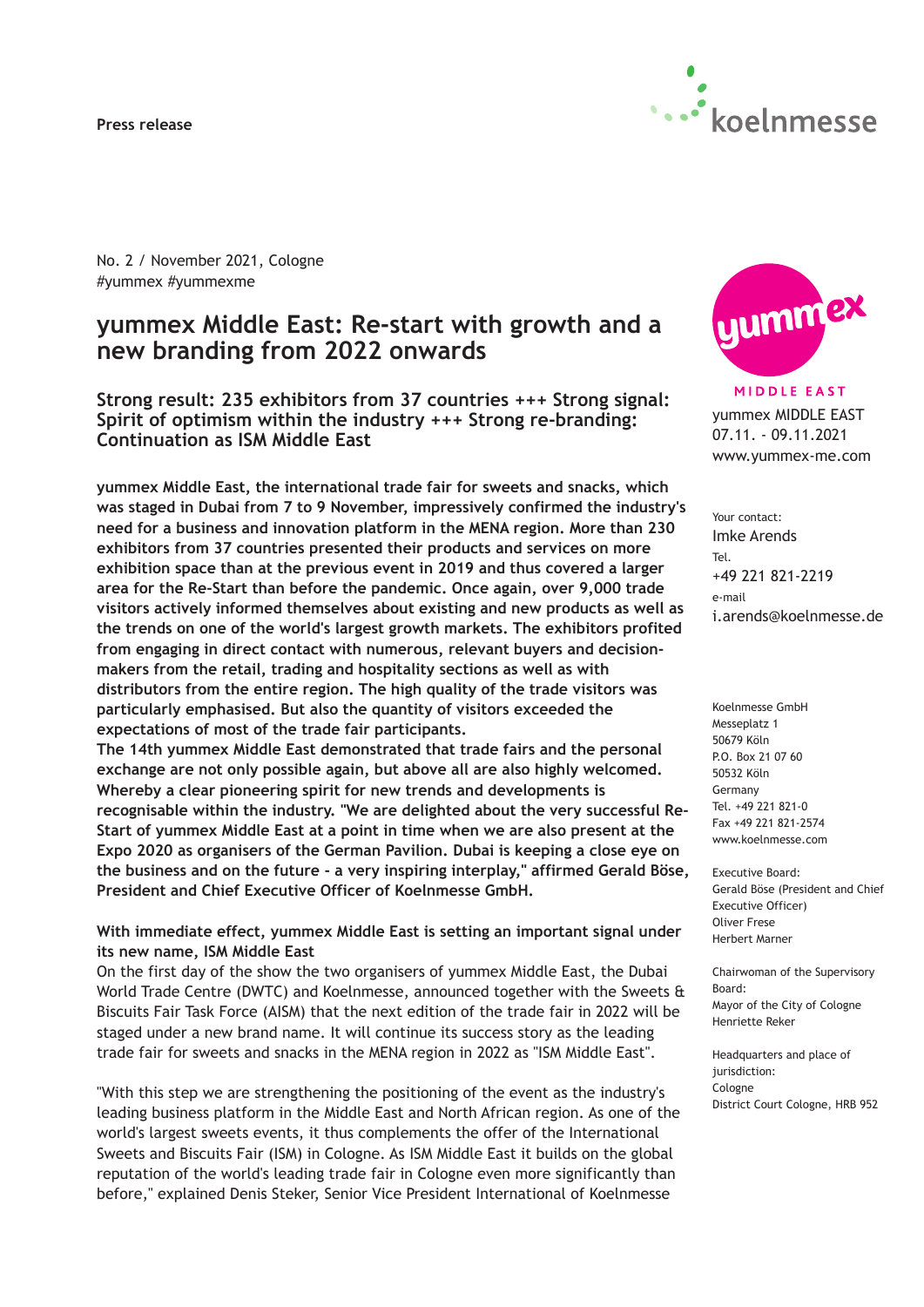

GmbH. "Our partnership with Koelnmesse is a perfect fit with our mandate to host world class events that meet and exceed the expectations of the markets they serve. ISM is the show of choice for the worlds leading sweets, confectionery and snack industries. Rebranding yummex as ISM Middle East makes it clear the ambitions we have for this show, to grow and scale up the RoI for our visitor and exhibitor communities - so they enjoy a world class event here in the Middle East," added Mark Napier, Group Director Portfolio Management, DWTC.

AISM also welcomes the fact that the fair has changed its name to ISM Middle East. " In the sweets and snacks section there is no way around ISM worldwide. In addition to ISM in Cologne and ISM Japan which is being held for the first time in 2022, exhibitors and trade visitors in the MENA region will also receive best quality and services for their business and extended access to international contacts under the umbrella of the ISM brand," emphasised Hans Strohmaier, Executive Director of AISM.

### **Detailed overview of yummex Middle East 2021:**

### **Targeted entry onto the MENA growth market**

Renowned international top companies like Bakewell Biscuits, Danpak Food Industries, Embare, Felföldi, Madhur Confectioners, Millano, Paletas Mara, Riclan, Roshen, Trolli, Vidal Golosinas and Wawel presented their offering of sweets and snacks for the MENA region at yummex Middle East 2021. They all took advantage of the direct business contacts and targeted sales possibilities on-site, among others to buyers in the retail, trading, food services and hospitality sections as well as to distributors. Wawel exhibited its new products at a stand measuring 90 square metres. Tetiana Gurnevych, International Sales Director at Wawel, is delighted about the success of yummex ME and the huge potential of the MENA region for their products: "It was a long break in which we didn't meet our clients and now it was a great opportunity to meet with them, to agree some plans, to take some new clients. So we are optimistic. (…) It is a great potential here in these Arabic countries for development and also we saw that people and other buyers are interested in (…)." Joel Dupont, International Sales Manager at Trolli, also drew a positive balance: "Basically I would rate the quality of visitors as very professional. In 2,5 days we had approx. 70+ customers or visitors, where I see possibilities of further business and leads by 70 %. (…) We see a lot of visitors from the Middle East, from the Gulf area, from neighbouring countries including India, Pakistan and Eastern Africa. So if I talk now about yummex ME 2021, I think given the quality of the visitors we had, it is a succses."

Furthermore, numerous international companies used this targeted opportunity to tap into the MENA region in the scope of joint participations and national pavilions. 17 regional and international pavilions from Brazil, Bulgaria, France, Greece/Cyprus, Iran, Jordan, Latvia, Morocco, Pakistan, Poland, Russia, Spain, Turkey, USA/Mexico and Belarus underline the global interest in the MENA region and the significance of yummex Middle East for exploiting attractive, new business potential. Nine pavilions were represented at yummex Middle East 2021 for the first time.

Five German companies presented their existing and new products for the MENA

Page 2/4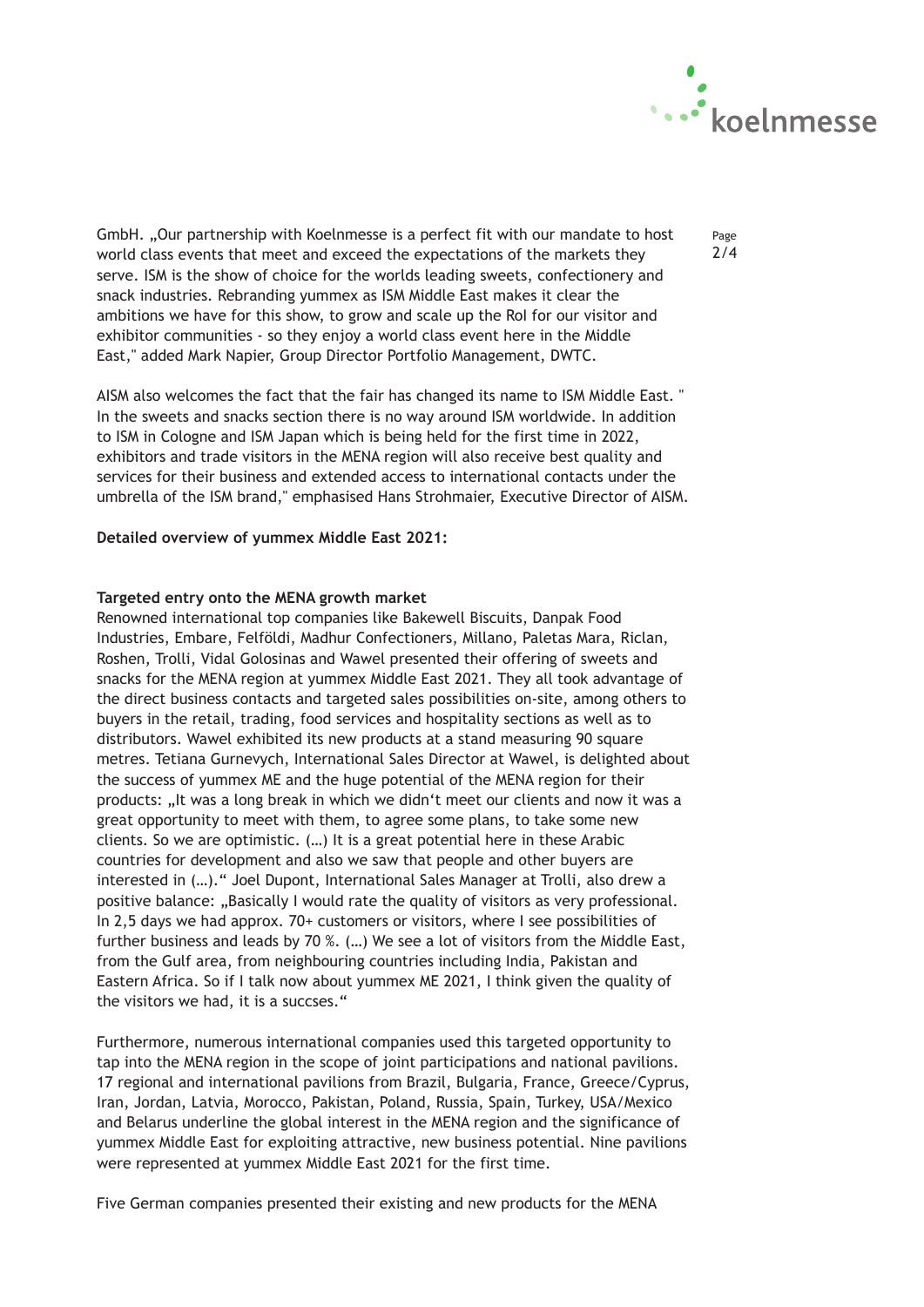

region at the official German joint stand, which was supported by the Federal Ministry of Food and Agriculture (BMEL).

Page 3/4

## **Further highlights of yummex Middle East**

The new show features "Sweet Tastes of the World" and the "Newcomer Area" as well as the "7 yummex Innovation Awards" were further highlights of this year's event.

The "Sweet Tastes of the World" section focused on the sweet tastes of the world. Six live stations on the themes "Liquid Food", "Chocolate and Gelato", "Pastry & Kitchen", "Sustainable Eating" and "Gourmet Station" as well as master classes of Michelin start chefs, including the world-famous patissier, René Frank, offered interesting insights into the future of sweets. They showed manifold approaches of how to meet the increased consumer expectations in the sweets industry with new ideas and seize opportunities for further development in a targeted manner.

The newly-created Newcomer Area designed analogue to ISM in Cologne was a great success. It was already fully-booked shortly after being announced. Seven exhibitors represented at yummex Middle East for the first time presented their existing and new products on an exposed surface with a striking stand construction and recorded a very good response.

### **The winners of the 7th yummex Middle East Innovation Awards**

Particularly innovative, newly launched sweets and snack products were distinguished with the yummex Middle East Innovation Award for the 7th time already. An independent specialised jury assessed the numerous entries and selected the winners in four categories. The winners were honoured during the trade fair. All distinguished products were presented in the Innovation Gallery during the fair. This year's winners are:

**Best Bakery Product: "ALMOND, FIGS AND GRAPES GLUTEN FREE SOFT CAKE" Biscuiterie De Provence**

**Best Chocolate Product: "Feel FIT Protein peanut butter pralines" Newtrition Sp. z.o.o. sp.k**

**Best Hard & Soft Candy Product: "Eclats de fruits - Fruit Jellies" Francois Doucet Confiseur**

**Best Snack Product: "Soft Nut bars with Honey Greek Yoghurt Dessert & Cranberry" Jannis S.A.**

The special trade fairs "Gulfood Manufacturing", "The Speciality Food Festival" and "Private Label & Licensing Middle East" staged parallel to yummex Middle East offered all trade fair participants further synergies for opening up additional business potential.